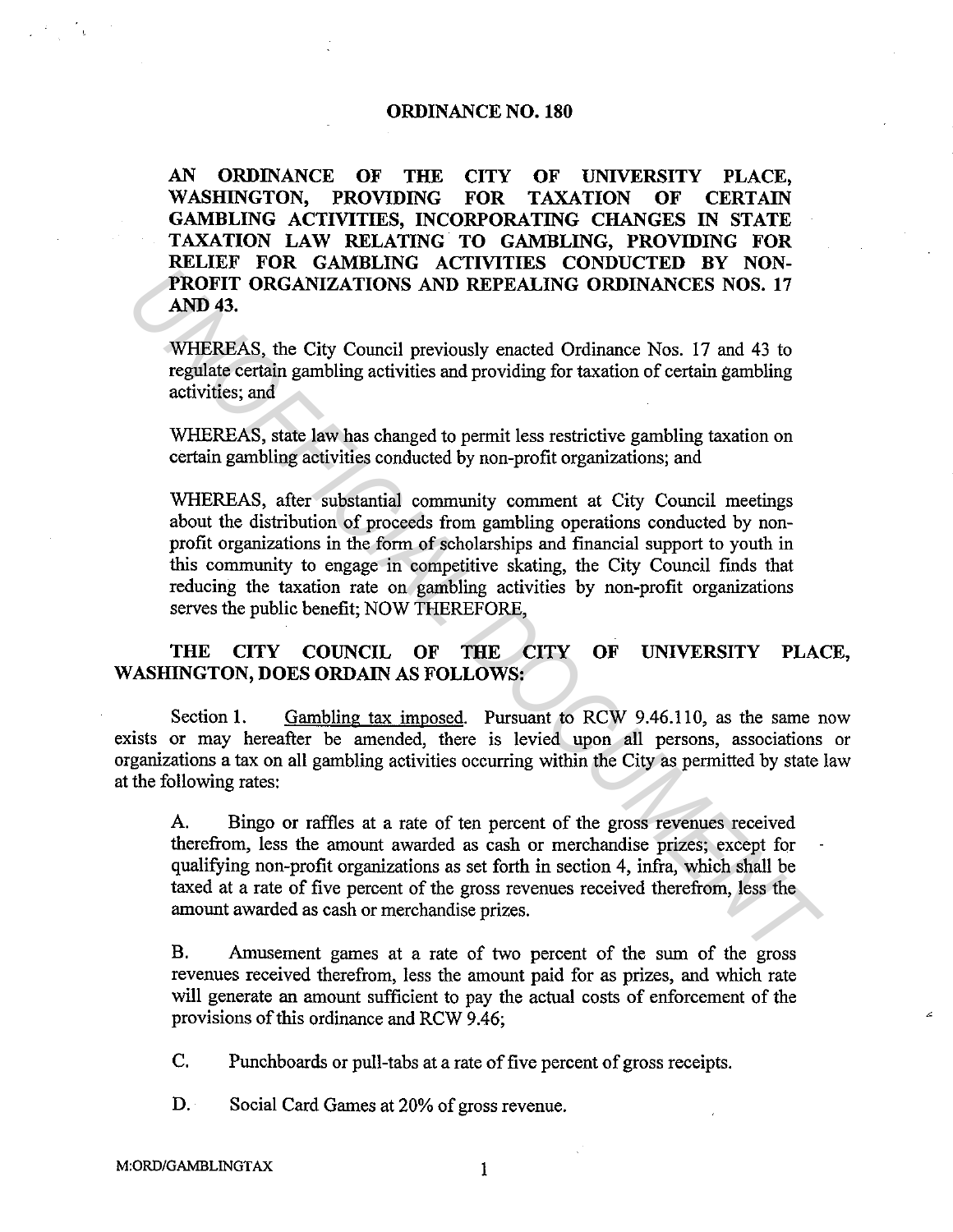Section 2. Exemptions. No tax shall be imposed pursuant to this ordinance on bingo or amusement games when such gambling activities, or any combination thereof, are conducted by a bona fide charitable or nonprofit organization as defined in RCW 9.46.020, as the same now exists or may hereafter be amended, which organization has no paid operating or management personnel for the gambling activities and has gross income from bingo or amusement games, or any combination thereof, not exceeding five thousand dollars per year, less the amount paid for as prizes. No tax shall be imposed on the first \$10,000 of net proceeds from raffles conducted by bona fide charitable organizations.

Section 3. Administration of tax. The administration and collection of the tax imposed by Section 1 shall be by the City Clerk and pursuant to the rules and regulations of the Washington State Gambling Commission. The City Clerk is instructed and authorized to adopt appropriate reporting requirements, to ensure the effective administration of license holders exempt from the payment of the tax and to make such further rules and regulations for the purpose of carrying out the provisions of this ordinance.

Section 4. Charitable, nonprofit organization--Declaration of intent to conduct gambling activity; reduced taxes on punchboards and pull-tabs.

(A) For the purpose of identifying the persons, associations and organizations that shall be subject to the tax imposed by Section 1, any organization qualifying as a bona fide charitable or nonprofit organization pursuant to RCW 9.46., who desires to conduct or operate any bingo game, raffle or amusement game which requires licensing as provided in and authorized by RCW Chapter 9.46, as the same now exists or may be hereafter amended, shall, prior to commencement of any such activity, file with the City Clerk a sworn declaration of intent to conduct or operate such activity, together with a copy of the license issued in accordance with RCW Chapter 9.46, as the same now exists or may be hereafter amended, as amended. Thereafter, for any period covered by such State license or any renewal thereof, any such licensed bona fide charitable or nonprofit corporation shall, on or before the fifteenth day of the month following the end of the month in which the tax accrued, file with the City Clerk a sworn statement, on a form to be provided and prescribed by the City Clerk, for the purpose of ascertaining the tax due for the preceding monthly period. *PHAGE.*<br>
Yendow The diaministration of tax. The administration and collection of the phage.<br>
Yendow figure or the mass of the CIV CHC and pursuant to the rules and regulations of<br>
The phage of Section 1 shall be by the Ci

(B) Effective August 1, 1997, any organization qualifying as a bona fide charitable or non-profit organization pursuant to the provisions of RCW 9 .46, who desires to utilize punchboards or pull-tabs pursuant to RCW 9.46, shall make such intention known to the City Clerk, and shall remit to the City of University Place and there is hereby levied an excise or tax computed at the rate of ten percent based on gross receipts from the operation of the games less the amount awarded as cash or merchandise prizes. Gross income received in the conduct of such activity, computed by multiplying the number of chances played on said board or pull-tab times the price or value of each individual chance or play. Cash or merchandise awarded is computed by the amount of cash paid or cost of merchandise awarded.

Section 5. Tax due date--Delinguency.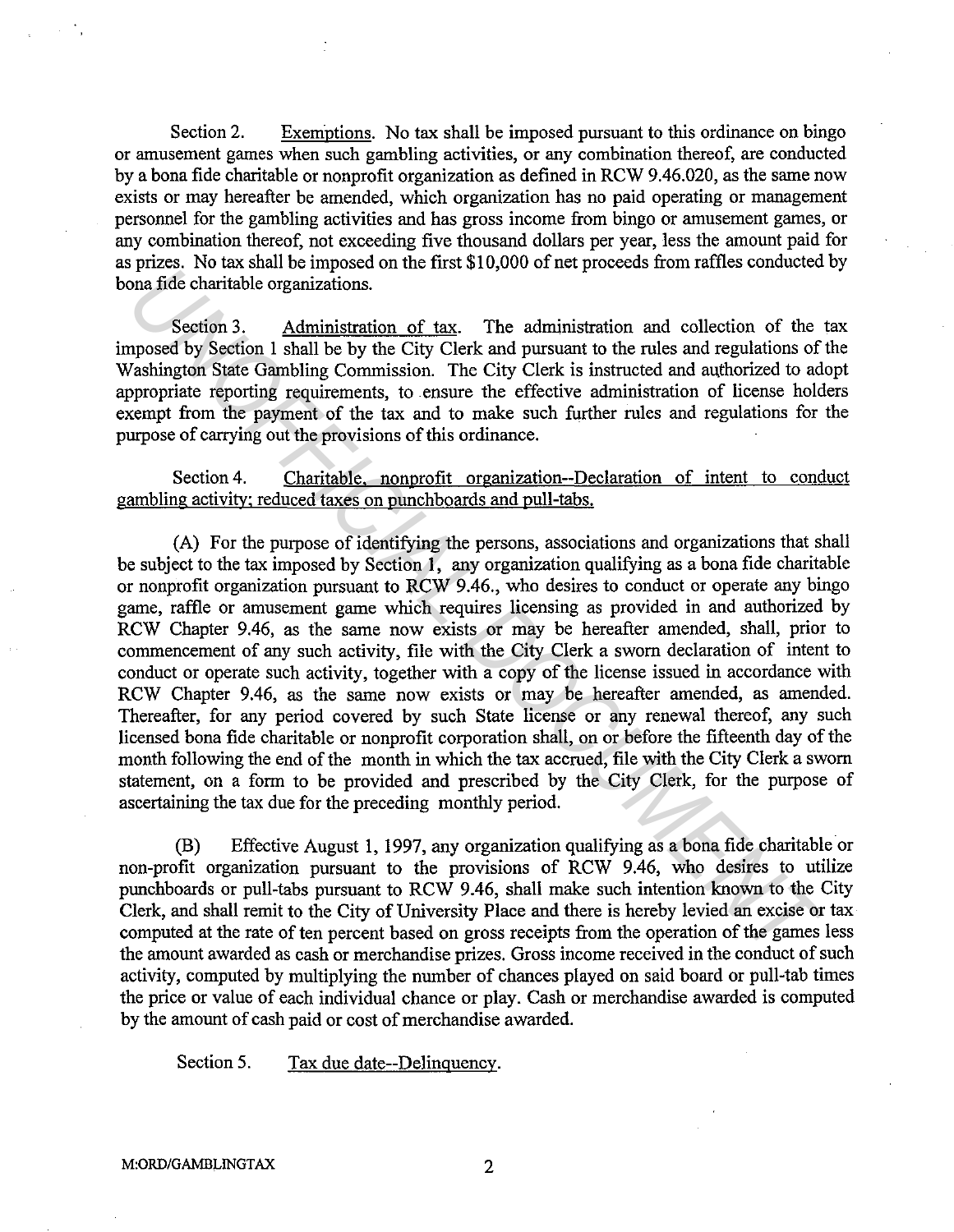- A. Tax imposed by Section 1 shall be due and payable in monthly installments, and remittance therefor shall accompany such return and be made on or before the fifteenth day of the month following the month in which the tax accrued.
- B. For each payment due, if such payment is not made by the due date thereof, there shall be added a penalty and interest as follows:
	- 1. If paid 1 10 days late, there shall be a penalty of 10% added to the amount of tax due
	- 2. If paid 11 -20 days late, there shall be a penalty of 15% to the amount of tax due; added
	- 3. If paid 21 30 days late, there shall be a penalty of 20% added to the amount of tax due.
	- 4. If paid 31-60 days late, there shall be a penalty of 25% added to the amount of tax due.
	- 5. In addition to the above penalty, the City will charge the taxpayer interest of all taxes due at the rate of one percent  $(1%)$  per month or portion thereof that said amounts are past due.

Section 6. Financial records. It shall be the responsibility of all officers, directors and managers of any corporation conducting any gambling activities subject to taxation under this ordinance to make available at all reasonable times such financial records as the City Clerk may require to determine full compliance with this ordinance. **Example 1** *UNDA Blue Constant Constant Constant Constant Constant Constant Constant Constant Constant Constant Constant Constant Constant Constant Constant Constant Constant Constant Constant Constant Constant Constant* 

Section 7. Definitions. For the purposes of this ordinance, the terms used herein shall have the same meanings as defined in Chapter 9.46 RCW, as the same now exists or may hereafter be amended.

Section 8. Unlawful acts. It is unlawful for any person liable for the tax imposed by this ordinance to fail to pay the tax when due or for any person to make any false or fraudulent return or any false statement in connection with the return.

Section 9. Penalty. Any person violating any provision of this ordinance shall be guilty of a misdemeanor and upon conviction thereof punished pursuant to state law or city ordinance.

Section 10 Severability. If any section, sentence, clause or phrase of this ordinance should be held to be invalid or unconstitutional by a court of competent jurisdiction, such invalidity or unconstitutionality shall not affect the validity or constitutionality of any other section, sentence, clause or phrase of this ordinance.